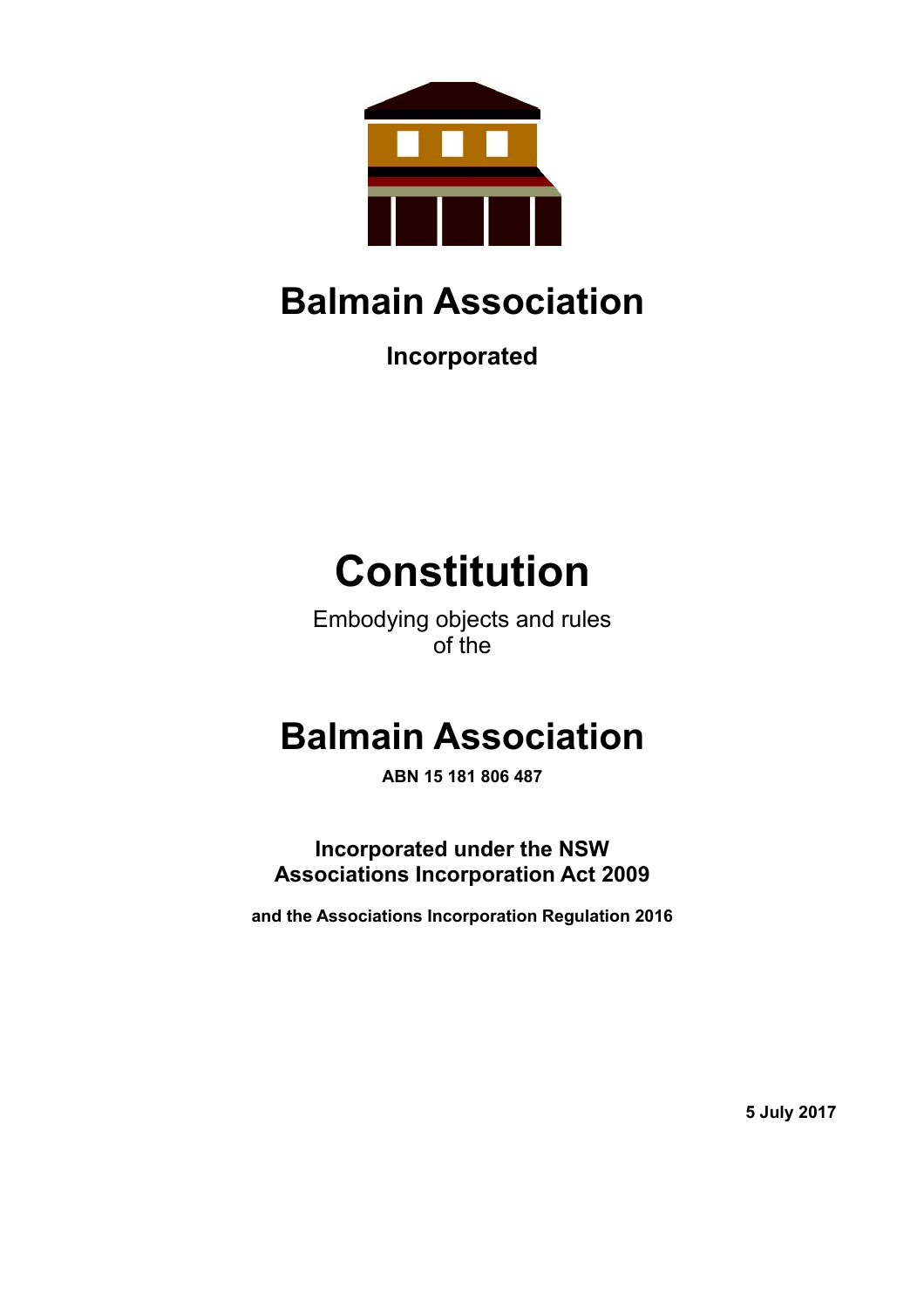#### **Contents**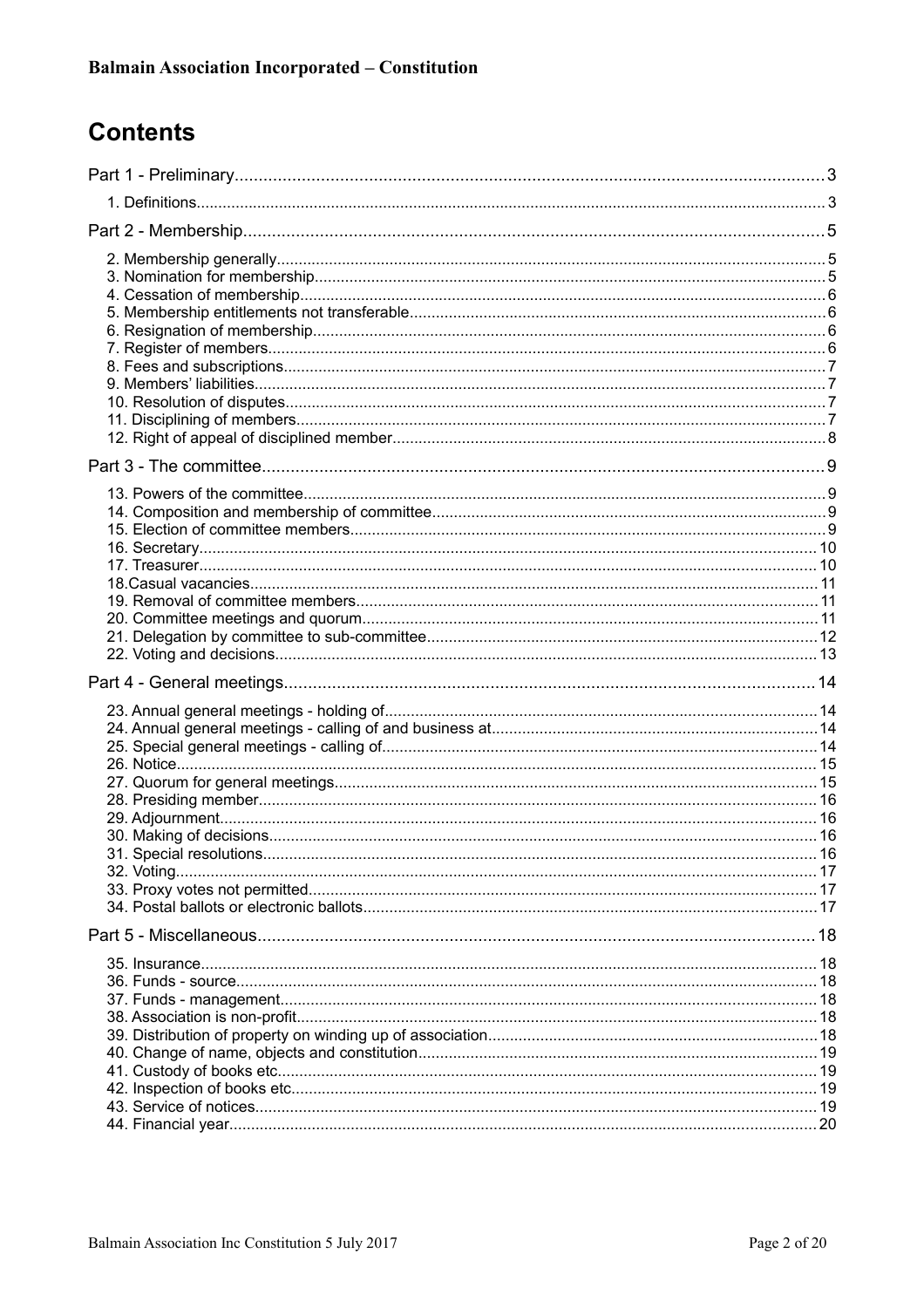#### <span id="page-2-1"></span>Part 1 - Preliminary

#### Name

The name of the organisation is **Balmain Association Incorporated** (hereinafter referred to as "the association"

#### **Office**

The registered address of the association is – The Watch House 179 Darling St Balmain NSW 2041 and the postal address is - PO Box 57 Balmain NSW 2041

#### **Declaration**

The association must be non-sectarian and must not be affiliated with any political party, nor may it form its own party or endorse candidates for any Local Government or Parliamentary election.

#### Aims

The aims of the association are to –

- a) Improve the living, working and recreational amenity of Balmain
- b) Maintain all features of Balmain having natural, architectural and/or historical value
- c) Compile and record the history of the area and to establish a permanent collection of items of historical interest
- d) Seek the cooperation of the residents, existing industries and others concerned in the realisation of the above mentioned aims

#### Affiliation

The association may seek affiliation with kindred organisations with similar interests.

### <span id="page-2-0"></span>**1. Definitions**

(1) In this constitution:

*Director-General* means the Director-General of the Department of Services, Technology and Administration.

*ordinary committee member* means a member of the committee who is not an office-bearer of the association.

*secretary* means:

(a) the person holding office under this constitution as secretary of the association, or

(b) if no such person holds that office - the public officer of the association.

*special general meeting* means a general meeting of the association other than an annual general meeting.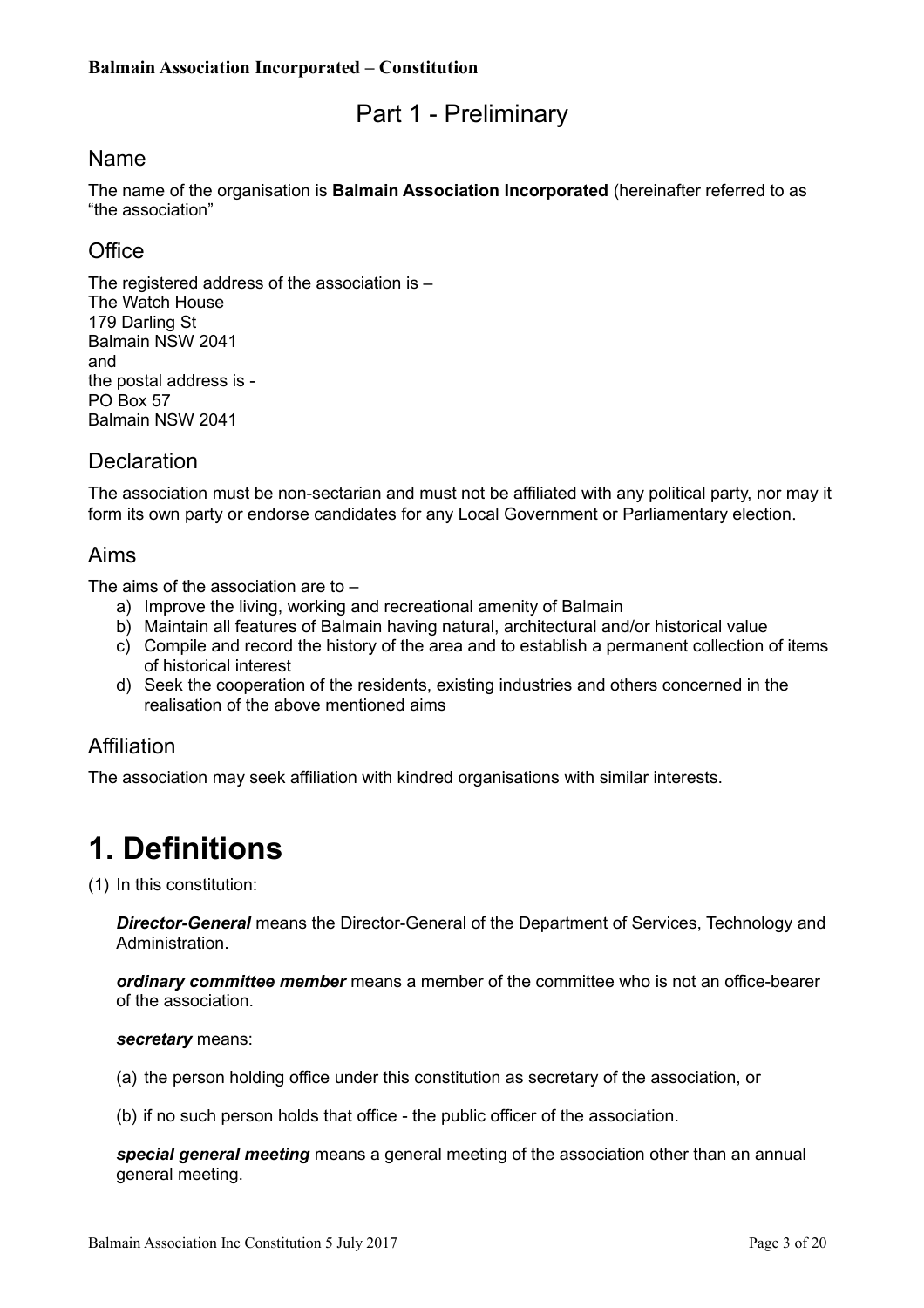*the Act* means the [Associations Incorporation Act 2009.](http://www.legislation.nsw.gov.au/xref/inforce/?xref=Type%3Dact%20AND%20Year%3D2009%20AND%20no%3D7&nohits=y)

*the Regulation* means the *[Associations Incorporation Regulation 2016.](http://www.legislation.nsw.gov.au/xref/inforce/?xref=Type%3Dsubordleg%20AND%20Year%3D2010%20AND%20No%3D238&nohits=y)*

- (2) In this constitution:
	- (a) a reference to a function includes a reference to a power, authority and duty, and
	- (b) a reference to the exercise of a function includes, if the function is a duty, a reference to the performance of the duty.
- (3) The provisions of the [Interpretation Act 1987](http://www.legislation.nsw.gov.au/xref/inforce/?xref=Type%3Dact%20AND%20Year%3D1987%20AND%20no%3D15&nohits=y) apply to and in respect of this constitution in the same manner as those provisions would so apply if this constitution were an instrument made under the Act.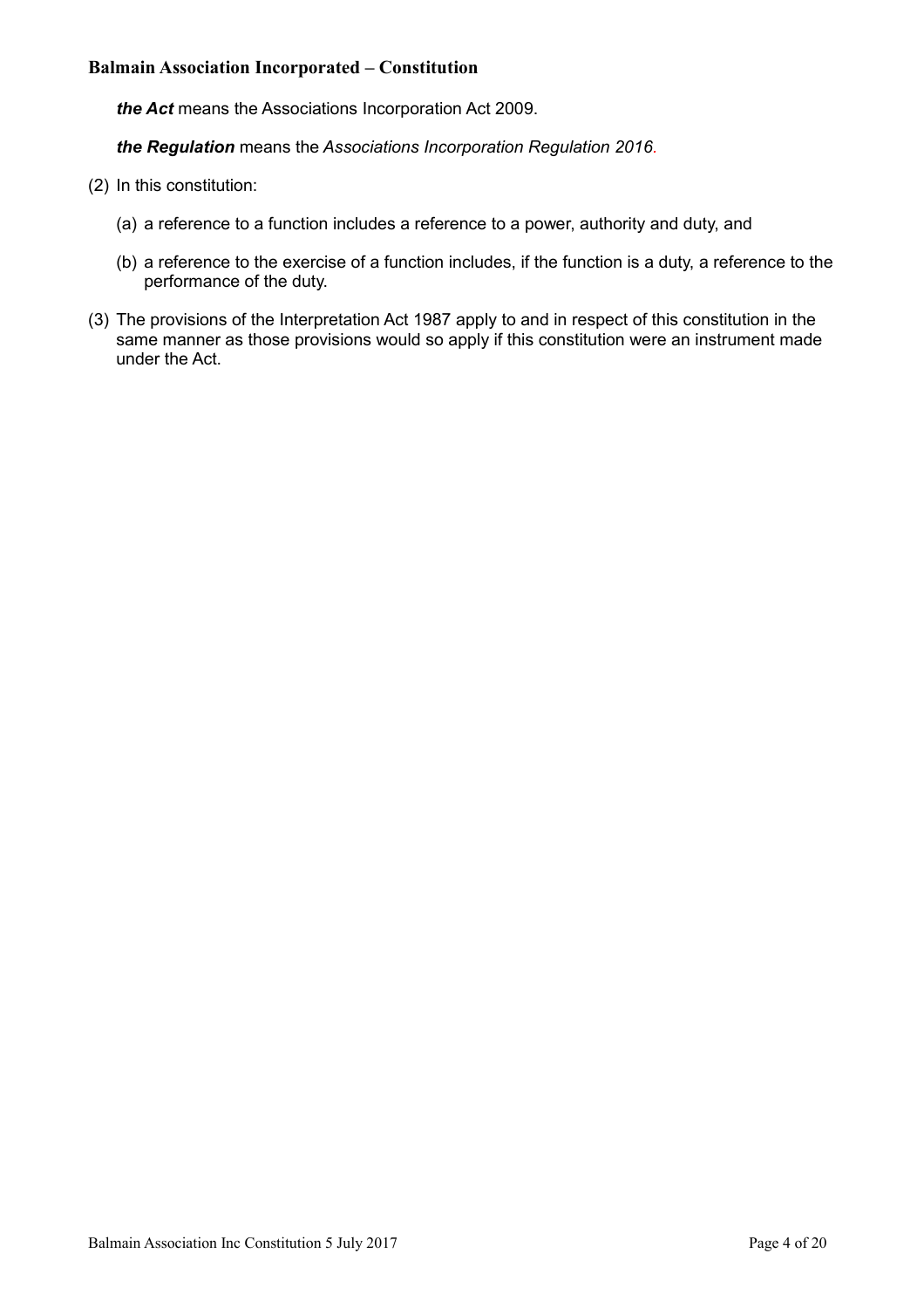#### <span id="page-4-2"></span>Part 2 - Membership

#### <span id="page-4-1"></span>**2. Membership generally**

- (1) A person is eligible to be a member of the association if:
	- (a) the person is a natural person, and
	- (b) the person has been nominated and approved for membership of the association in accordance with clause 3.
- (2) A person is taken to be a member of the association if:
	- (a) the person is a natural person, and
	- (b) the person was:
		- (i) in the case of an unincorporated body that is registered as the association a member of that unincorporated body immediately before the registration of the association, or
		- (ii) in the case of an association that is amalgamated to form the relevant association a member of that other association immediately before the amalgamation, or
		- (iii) in the case of a registrable corporation that is registered as an association a member of the registrable corporation immediately before that entity was registered as an association.
- (3) A person is taken to be a member of the association if the person was one of the individuals on whose behalf an application for registration of the association under section 6 (1) (a) of the Act was made.

#### <span id="page-4-0"></span>**3. Nomination for membership**

- (1) A nomination of a person for membership of the association:
	- (a) must be made in writing (including by email or other electronic means, if the committee so determines) on the association's Application for Membership Form together with the entrance and subscription fee determined in Clause 8, and
	- (b) must be lodged (including by electronic means, if the committee so determines) with the membership officer of the association.
- (2) As soon as practicable after receiving a nomination for membership, the membership officer must refer the nomination to the committee which is to determine whether to approve or to reject the nomination.
- (3) Should the nomination be rejected by the committee, the secretary must inform the applicant in writing (including by electronic means, if the committee so determines) of the decision and refund any amounts paid in conjunction with the application.
- (4) Should the nomination be accepted by the committee, the membership officer must enter or cause to be entered the nominee's name in the register of members and, on the name being so entered, the nominee becomes a member of the association.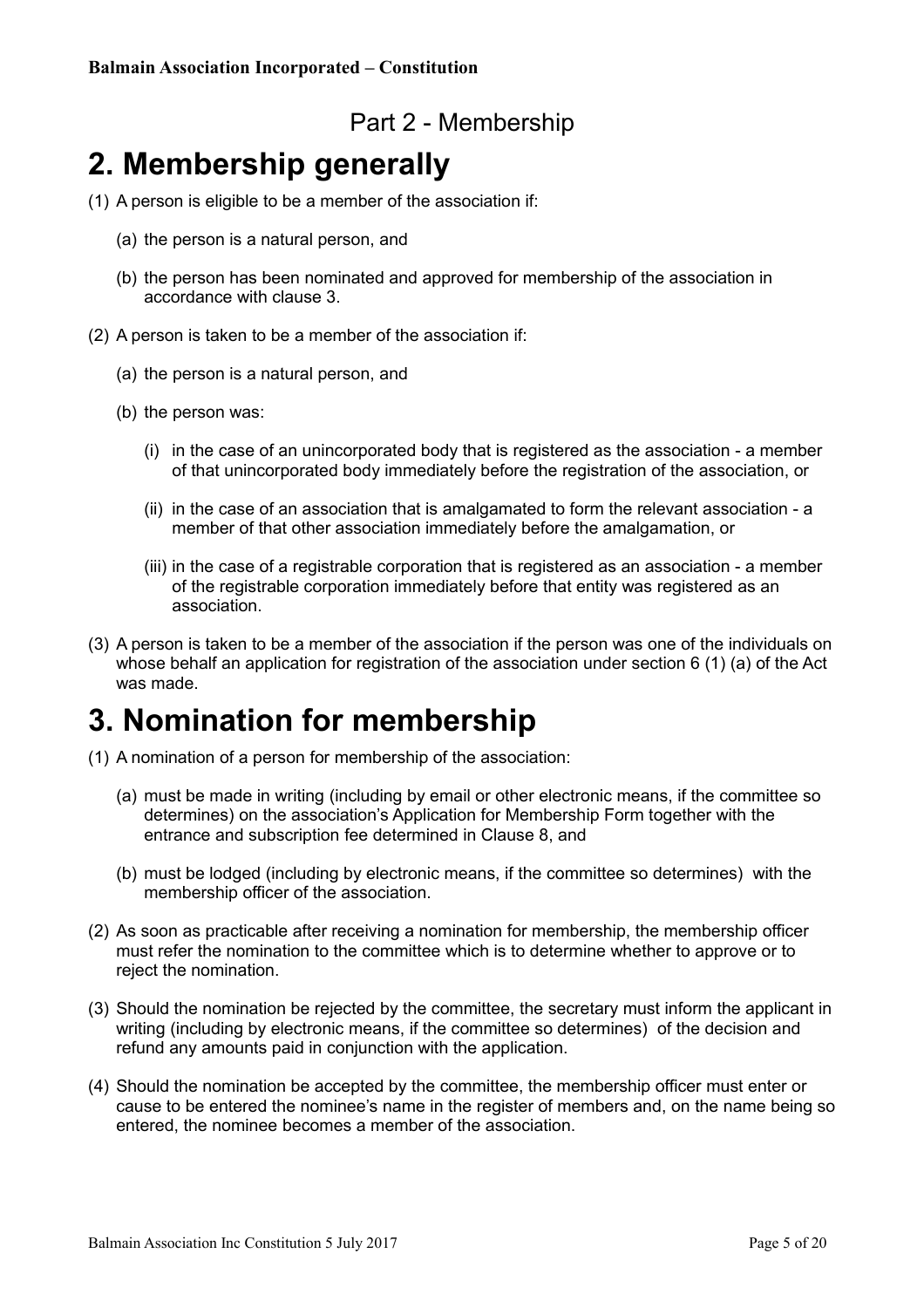5) No person shall be made an Honorary Life Member except by resolution of a General Meeting of the Association following the submission to such meeting of an appropriate recommendation from the Committee. No person shall be made an Honorary Life Member except in a case of exceptional or unusual or distinguished merit and except on the recommendation of the Committee endorsed by a three-quarters (3/4) majority of financial members voting at a General Meeting.

### <span id="page-5-3"></span>**4. Cessation of membership**

A person ceases to be a member of the association if the person:

- (a) dies, or
- (b) resigns membership, or
- (c) is expelled from the association, or
- (d) fails to pay the annual membership fee under clause 8 (2) within 12 months after the fee is due.

#### <span id="page-5-2"></span>**5. Membership entitlements not transferable**

A right, privilege or obligation which a person has by reason of being a member of the association:

- (a) is not capable of being transferred or transmitted to another person, and
- (b) terminates on cessation of the person's membership.

### <span id="page-5-1"></span>**6. Resignation of membership**

- (1) A member of the association may resign from membership of the association by first giving to the secretary written notice of at least one month (or such other period as the committee may determine) of the member's intention to resign and, on the expiration of the period of notice, the member ceases to be a member.
- (2) If a member of the association ceases to be a member under subclause (1), and in every other case where a member ceases to hold membership, the membership secretary must make an appropriate entry in the register of members recording the date on which the member ceased to be a member.

# <span id="page-5-0"></span>**7. Register of members**

- (1) The membership officer of the association must establish and maintain a register of members of the association (whether in written or electronic form) specifying the name and postal or residential address of each person who is a member of the association together with the date on which the person became a member.
- (2) The register of members must be kept in New South Wales:
	- (a) at the premises of the membership officer
- (3) The register of members must be open for inspection, free of charge, by any member of the association at any reasonable hour by appointment.
- (4) A member of the association may obtain a copy of any part of the register on payment of a fee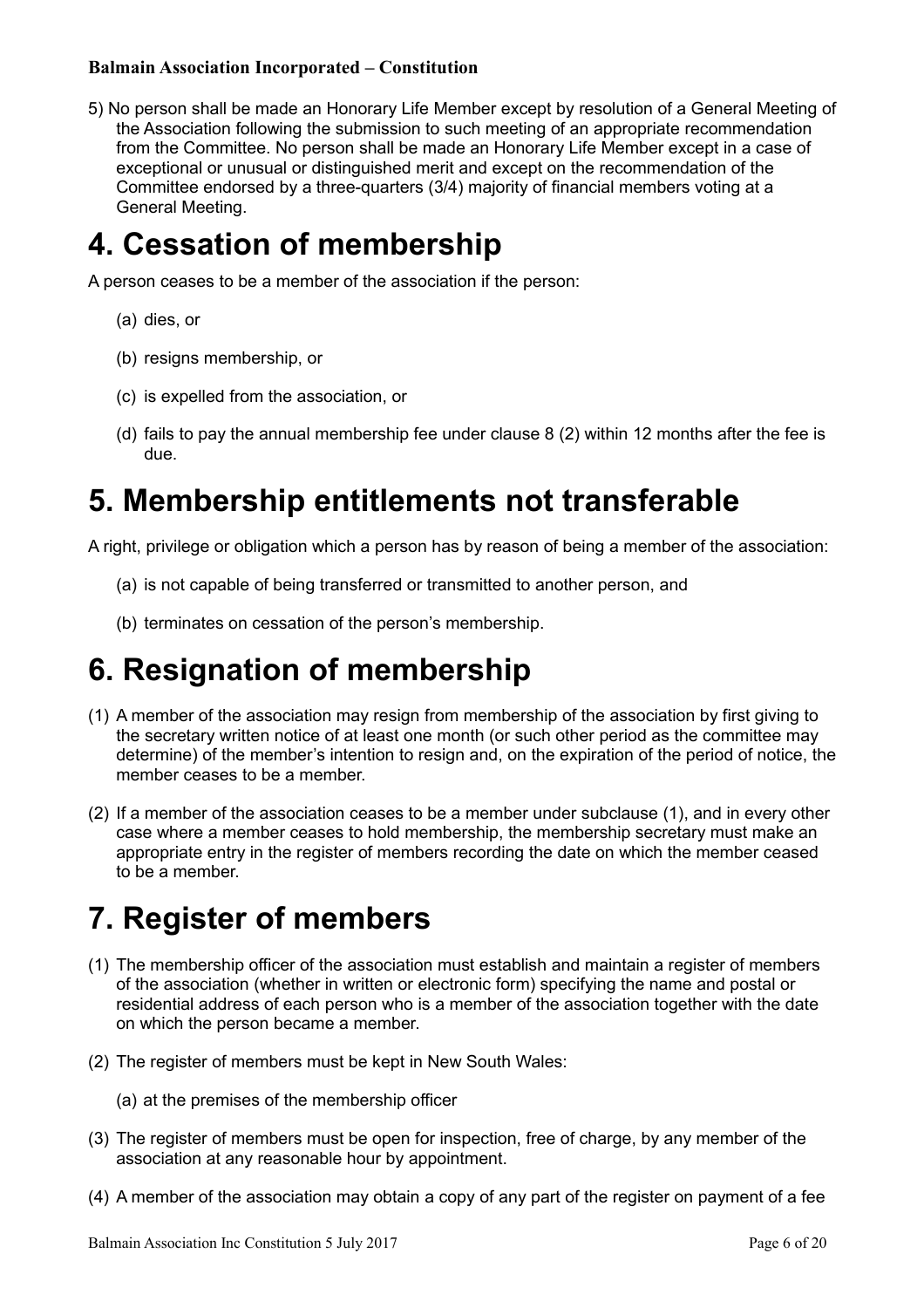of not more than \$1 for each page copied.

- (5) If a member requests that any information contained on the register about the member (other than the member's name) not be available for inspection, that information must not be made available for inspection.
- (6) A member must not use information about a person obtained from the register to contact or send material to the person, other than for:
	- (a) the purposes of sending the person a newsletter, a notice in respect of a meeting or other event relating to the association or other material relating to the association, or
	- (b) any other purpose necessary to comply with a requirement of the Act or the Regulation.

### <span id="page-6-3"></span>**8. Fees and subscriptions**

- (1) A member of the association must, on admission to membership, pay to the association a fee determined by the committee
- (2) In addition to any amount payable by the member under subclause (1), a member of the association must pay to the association an annual membership fee determined by the committee,
	- (a) except as provided by paragraph (b), before 1 July in each calendar year, or
	- (b) if the member becomes a member on or after 1 July in any calendar year on becoming a member and before 1 July in each succeeding calendar year.

### <span id="page-6-2"></span>**9. Members' liabilities**

The liability of a member of the association to contribute towards the payment of the debts and liabilities of the association or the costs, charges and expenses of the winding up of the association is limited to the amount, if any, unpaid by the member in respect of membership of the association as required by clause 8.

### <span id="page-6-1"></span>**10. Resolution of disputes**

- (1) A dispute between a member and another member (in their capacity as members) of the association, or a dispute between a member or members and the association, are to be referred to a community justice centre for mediation under the [Community Justice Centres Act](http://www.legislation.nsw.gov.au/xref/inforce/?xref=Type%3Dact%20AND%20Year%3D1983%20AND%20no%3D127&nohits=y)  [1983.](http://www.legislation.nsw.gov.au/xref/inforce/?xref=Type%3Dact%20AND%20Year%3D1983%20AND%20no%3D127&nohits=y)
- (2) If a dispute is not resolved by mediation within 3 months of the referral to a community justice centre, the dispute is to be referred to arbitration.
- (3) The [Commercial Arbitration Act 1984](http://www.legislation.nsw.gov.au/xref/inforce/?xref=Type%3Dact%20AND%20Year%3D1984%20AND%20no%3D160&nohits=y) applies to any such dispute referred to arbitration.

### <span id="page-6-0"></span>**11. Disciplining of members**

- (1) A complaint may be made to the committee by any person that a member of the association:
	- (a) has refused or neglected to comply with a provision or provisions of this constitution, or
	- (b) has wilfully acted in a manner prejudicial to the interests of the association.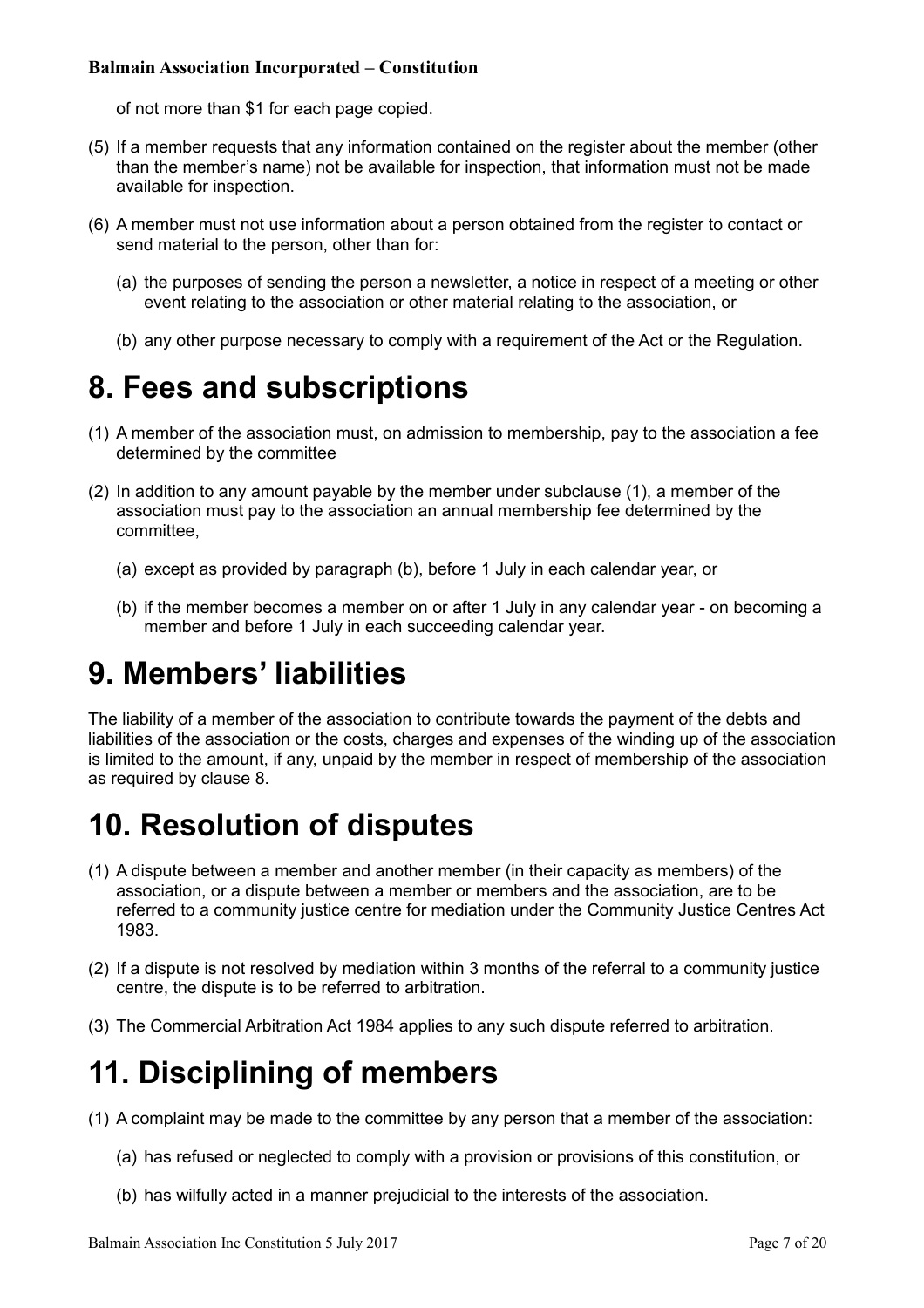- (2) The committee may refuse to deal with a complaint if it considers the complaint to be trivial or vexatious in nature.
- (3) If the committee decides to deal with the complaint, the committee:
	- (a) must cause notice of the complaint to be served on the member concerned, and
	- (b) must give the member at least 14 days from the time the notice is served within which to make submissions to the committee in connection with the complaint, and
	- (c) must take into consideration any submissions made by the member in connection with the complaint.
- (4) The committee may, by resolution, expel the member from the association or suspend the member from membership of the association if, after considering the complaint and any submissions made in connection with the complaint, it is satisfied that the facts alleged in the complaint have been proved and the expulsion or suspension is warranted in the circumstances.
- (5) If the committee expels or suspends a member, the secretary must, within 7 days after the action is taken, cause written notice to be given to the member of the action taken, of the reasons given by the committee for having taken that action and of the member's right of appeal under clause 12.
- (6) The expulsion or suspension does not take effect:
	- (a) until the expiration of the period within which the member is entitled to appeal against the resolution concerned, or
	- (b) if within that period the member exercises the right of appeal, unless and until the association confirms the resolution under clause 12, whichever is the later.

### <span id="page-7-0"></span>**12. Right of appeal of disciplined member**

- (1) A member may appeal to the association in general meeting against a resolution of the committee under clause 11, within 7 days after notice of the resolution is served on the member, by lodging with the secretary a notice to that effect.
- (2) The notice may, but need not, be accompanied by a statement of the grounds on which the member intends to rely for the purposes of the appeal.
- (3) On receipt of a notice from a member under subclause (1), the secretary must notify the committee which is to convene a general meeting of the association to be held within 28 days after the date on which the secretary received the notice.
- (4) At a general meeting of the association convened under subclause (3):
	- (a) no business other than the question of the appeal is to be transacted, and
	- (b) the committee and the member must be given the opportunity to state their respective cases orally or in writing, or both, and
	- (c) the members present are to vote by secret ballot on the question of whether the resolution should be confirmed or revoked.
- (5) The appeal is to be determined by a simple majority of votes cast by members of the association.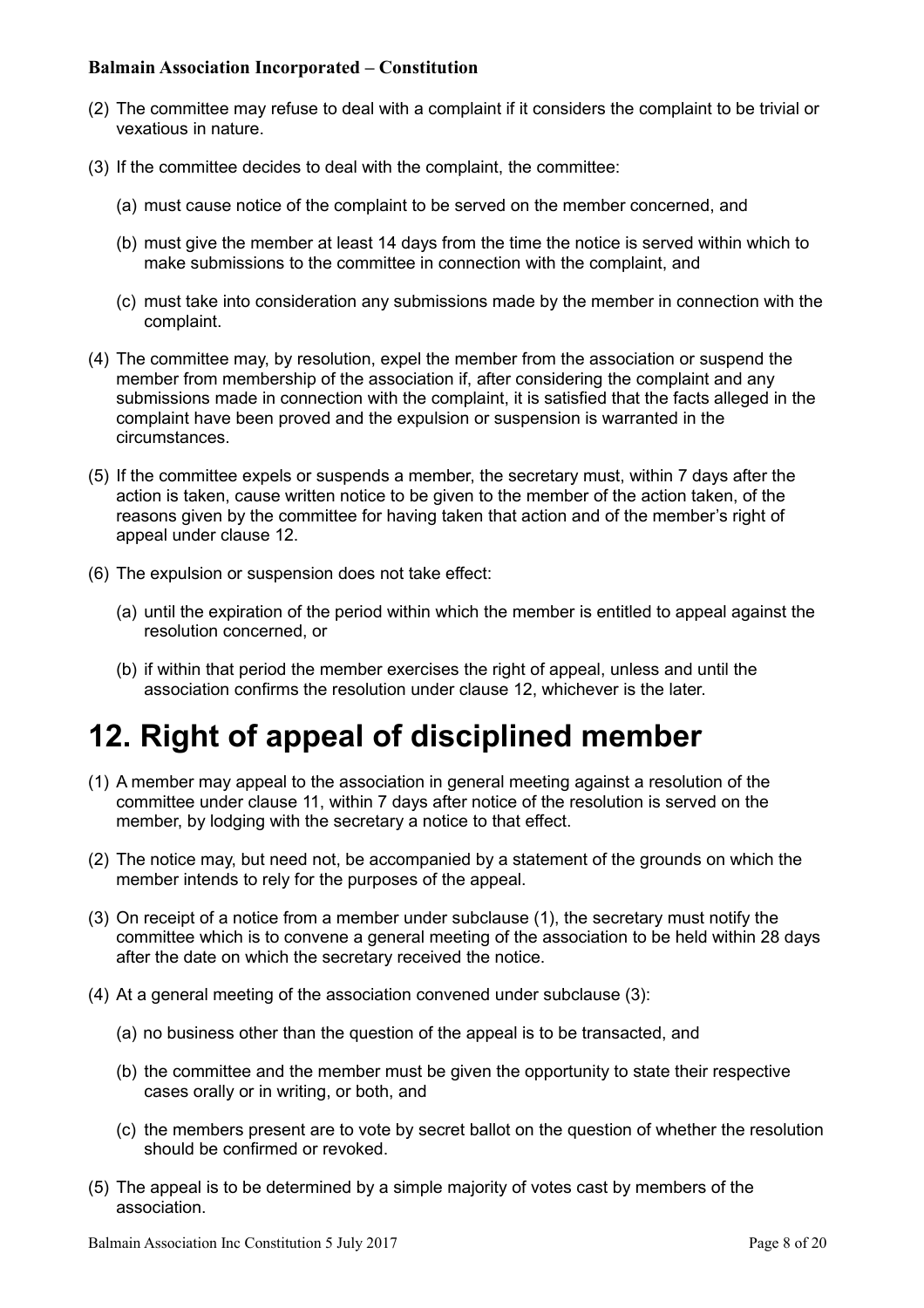#### <span id="page-8-3"></span>Part 3 - The committee

### <span id="page-8-2"></span>**13. Powers of the committee**

The committee will be called the Management Committee of the Association and subject to the Act, the Regulation and this constitution and to any resolution passed by the association in general meeting, the committee:

- (a) is to control and manage the affairs of the association, and
- (b) may exercise all such functions as may be exercised by the association, other than those functions that are required by this constitution to be exercised by a general meeting of members of the association, and
- (c) has power to perform all such acts and do all such things as appear to the committee to be necessary or desirable for the proper management of the affairs of the association.

### <span id="page-8-1"></span>**14. Composition and membership of committee**

- (1) The committee is to consist of:
	- (a) the office-bearers of the association, and
	- (b) at least 3 ordinary committee members, each of whom is to be elected at the annual general meeting of the association under clause 15.
- (2) The total number of committee members is to be up to 12.
- (3) The office-bearers of the association are as follows:
	- (a) the president,
	- (b) the vice-president,
	- (c) the treasurer,
	- (d) the secretary.
- (4) A committee member may hold up to 2 offices (other than both the president and vice-president offices).
- (5) Each member of the committee is, subject to this constitution, to hold office until the conclusion of the annual general meeting following the date of the member's election, but is eligible for reelection.
- (6) There is no maximum number of consecutive terms for which a committee member may hold office

#### <span id="page-8-0"></span>**15. Election of committee members**

- (1) Nominations of candidates for election as office-bearers of the association or as ordinary committee members:
	- (a) must be made in writing, signed by 2 members of the association and accompanied by the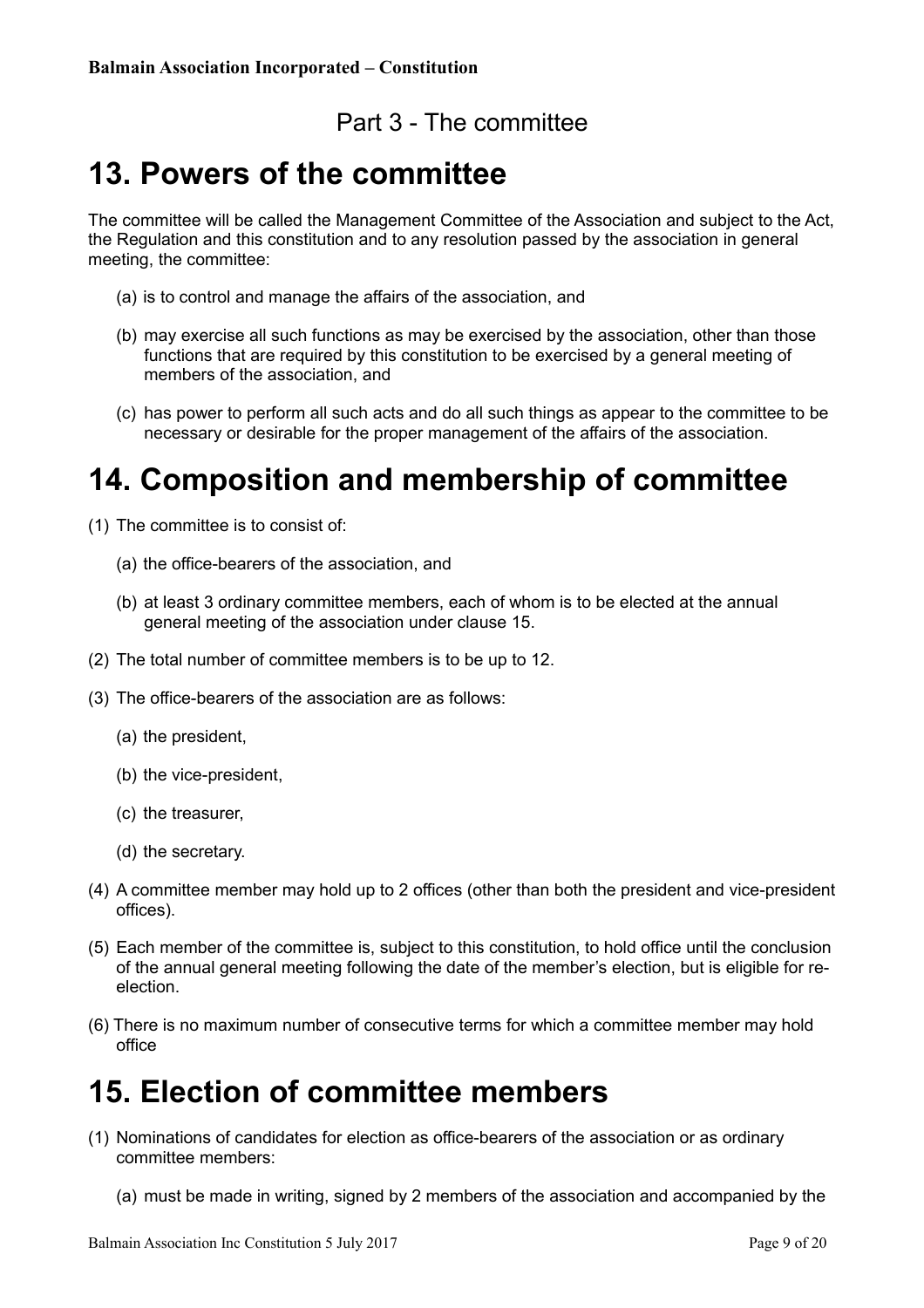written consent of the candidate (which may be endorsed on the form of the nomination), and

- (b) must be delivered to the secretary of the association at least 7 days before the date fixed for the holding of the annual general meeting at which the election is to take place.
- (2) If insufficient nominations are received to fill all vacancies on the committee, the candidates nominated are taken to be elected and further nominations are to be received at the annual general meeting.
- (3) If insufficient further nominations are received, any vacant positions remaining on the committee are taken to be casual vacancies.
- (4) If the number of nominations received is equal to the number of vacancies to be filled, the persons nominated are taken to be elected.
- (5) If the number of nominations received exceeds the number of vacancies to be filled, a ballot is to be held.
- (6) The ballot for the election of office-bearers and ordinary committee members of the committee is to be conducted at the annual general meeting in such usual and proper manner as the committee may direct.
- (7) A person nominated as a candidate for election as an office-bearer or as an ordinary committee member of the association must be a member of the association.

## <span id="page-9-0"></span>**16. Secretary**

- (1) The secretary of the association must, as soon as practicable after being appointed as secretary, lodge notice with the association of his or her address.
	- (2) It is the duty of the secretary to keep minutes (whether in written or electronic form) of:
	- (a) all appointments of office-bearers and members of the committee, and
	- (b) the names of members of the committee present at a committee meeting or a general meeting, and
	- (c) all proceedings at committee meetings and general meetings.
	- (3) Minutes of proceedings at a meeting must be signed by the chairperson of the meeting or by the chairperson of the next succeeding meeting The signature of the chairperson may be transmitted by electronic means

(4)The secretary maintains record of the minutes, correspondence and other documents associated with the role of secretary

### <span id="page-9-1"></span>**17. Treasurer**

It is the duty of the treasurer of the association to ensure:

- (a) that all money due to the association is collected and received and that all payments authorised by the association are made, and
- (b) that correct books and accounts are kept showing the financial affairs of the association, including full details of all receipts and expenditure connected with the activities of the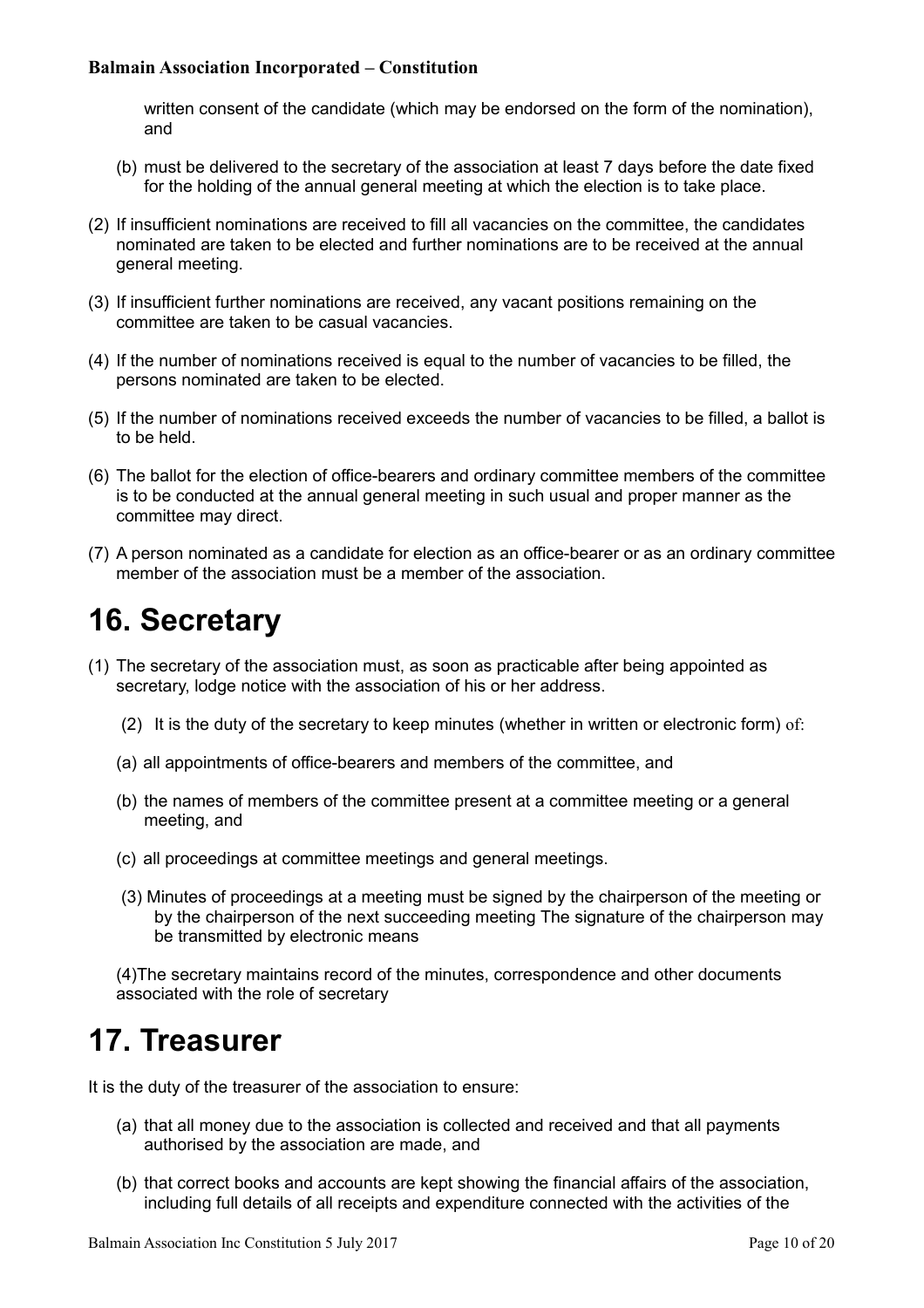association.

(c) The treasurer maintains financial records, correspondence and other documents associated with the role of treasurer.

## <span id="page-10-2"></span>**18.Casual vacancies**

- (1) In the event of a casual vacancy occurring in the membership of the committee, the committee may appoint a member of the association to fill the vacancy and the member so appointed is to hold office, subject to this constitution, until the conclusion of the annual general meeting next following the date of the appointment.
- (2) A casual vacancy in the office of a member of the committee occurs if the member:
	- (a) dies, or
	- (b) ceases to be a member of the association, or
	- (c) becomes an insolvent under administration within the meaning of the [Corporations Act](http://www.comlaw.gov.au/)  [2001](http://www.comlaw.gov.au/) of the Commonwealth, or
	- (d) resigns office by notice in writing given to the secretary, or
	- (e) is removed from office under clause 19, or
	- (f) becomes a mentally incapacitated person, or
	- (g) is absent without the consent of the committee from 3 consecutive meetings of the committee, or
	- (h) is convicted of an offence involving fraud or dishonesty for which the maximum penalty on conviction is imprisonment for not less than 3 months, or
	- (i) is prohibited from being a director of a company under Part 2D.6 (Disqualification from managing corporations) of the [Corporations Act 2001](http://www.comlaw.gov.au/) of the Commonwealth.

#### <span id="page-10-1"></span>**19. Removal of committee members**

- (1) The association in general meeting may by resolution remove any member of the committee from the office of member before the expiration of the member's term of office and may by resolution appoint another person to hold office until the expiration of the term of office of the member so removed.
- (2) If a member of the committee to whom a proposed resolution referred to in subclause (1) relates makes representations in writing to the secretary or president (not exceeding a reasonable length) and requests that the representations be notified to the members of the association, the secretary or the president may send a copy of the representations to each member of the association or, if the representations are not so sent, the member is entitled to require that the representations be read out at the meeting at which the resolution is considered.

### <span id="page-10-0"></span>**20. Committee meetings and quorum**

(1) The committee must meet at least 3 times in each period of 12 months at such place and time as the committee may determine.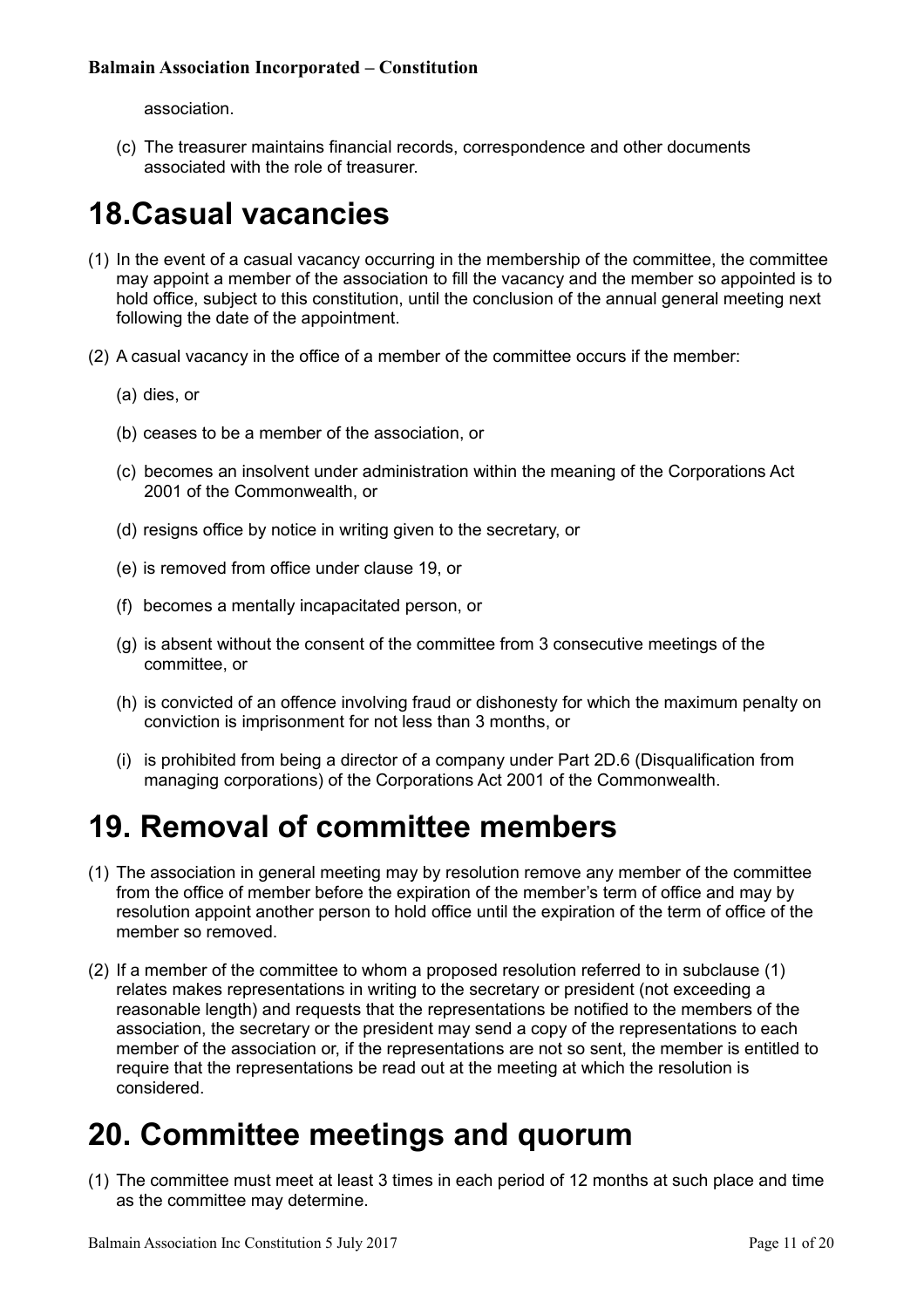- (2) Additional meetings of the committee may be convened by the president or by any member of the committee.
- (3) Oral or written notice of a meeting of the committee must be given by the secretary to each member of the committee at least 48 hours (or such other period as may be unanimously agreed on by the members of the committee) before the time appointed for the holding of the meeting.
- (4) Notice of a meeting given under subclause (3) must specify the general nature of the business to be transacted at the meeting and no business other than that business is to be transacted at the meeting, except business which the committee members present at the meeting unanimously agree to treat as urgent business.
- (5) Half of the number of committee members plus one constitutes a quorum for the transaction of the business of a meeting of the committee.
- (6) No business is to be transacted by the committee unless a quorum is present and if, within half an hour of the time appointed for the meeting, a quorum is not present, the meeting is to stand adjourned to the same place and at the same hour of the same day in the following week.
- (7) If at the adjourned meeting a quorum is not present within half an hour of the time appointed for the meeting, the meeting is to be dissolved.
- (8) At a meeting of the committee:
	- (a) the president or, in the president's absence, the vice-president is to preside, or
	- (b) if the president and the vice-president are absent or unwilling to act, such one of the remaining members of the committee as may be chosen by the members present at the meeting is to preside.

#### <span id="page-11-0"></span>**21. Delegation by committee to sub-committee**

- (1) The committee may, by instrument in writing, delegate to one or more sub-committees (consisting of such member or members of the association as the committee thinks fit) the exercise of such of the functions of the committee as are specified in the instrument, other than:
	- (a) this power of delegation, and
	- (b) a function which is a duty imposed on the committee by the Act or by any other law.
- (2) A function the exercise of which has been delegated to a sub-committee under this clause may, while the delegation remains unrevoked, be exercised from time to time by the sub-committee in accordance with the terms of the delegation.
- (3) A delegation under this clause may be made subject to such conditions or limitations as to the exercise of any function, or as to time or circumstances, as may be specified in the instrument of delegation.
- (4) Despite any delegation under this clause, the committee may continue to exercise any function delegated.
- (5) Any act or thing done or suffered by a sub-committee acting in the exercise of a delegation under this clause has the same force and effect as it would have if it had been done or suffered by the committee.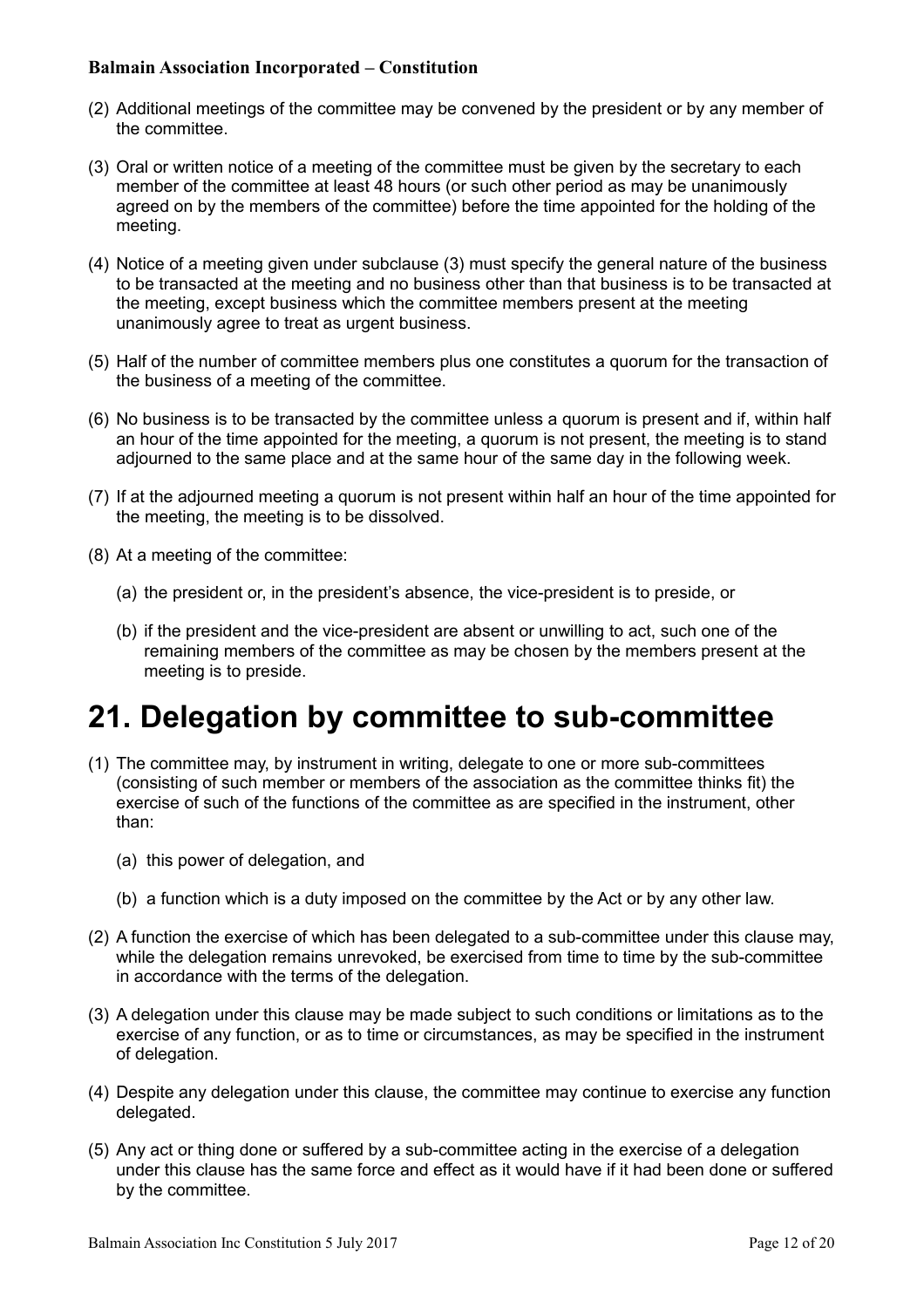- (6) The committee may, by instrument in writing, revoke wholly or in part any delegation under this clause.
- (7) A sub-committee may meet and adjourn as it thinks proper.

#### <span id="page-12-0"></span>**22. Voting and decisions**

- (1) Questions arising at a meeting of the committee or of any sub-committee appointed by the committee are to be determined by a majority of the votes of members of the committee or subcommittee present at the meeting.
- (2) Each member present at a meeting of the committee or of any sub-committee appointed by the committee (including the person presiding at the meeting) is entitled to one vote but, in the event of an equality of votes on any question, the person presiding may exercise a second or casting vote.
- (3) Subject to clause 20 (5), the committee may act despite any vacancy on the committee.
- (4) Any act or thing done or suffered, or purporting to have been done or suffered, by the committee or by a sub-committee appointed by the committee, is valid and effectual despite any defect that may afterwards be discovered in the appointment or qualification of any member of the committee or sub-committee.
- (5) The committee may resolve to determine a specific issue between regular meetings by electronic means and the issue and the decision made must be recorded at the subsequent meeting of the committee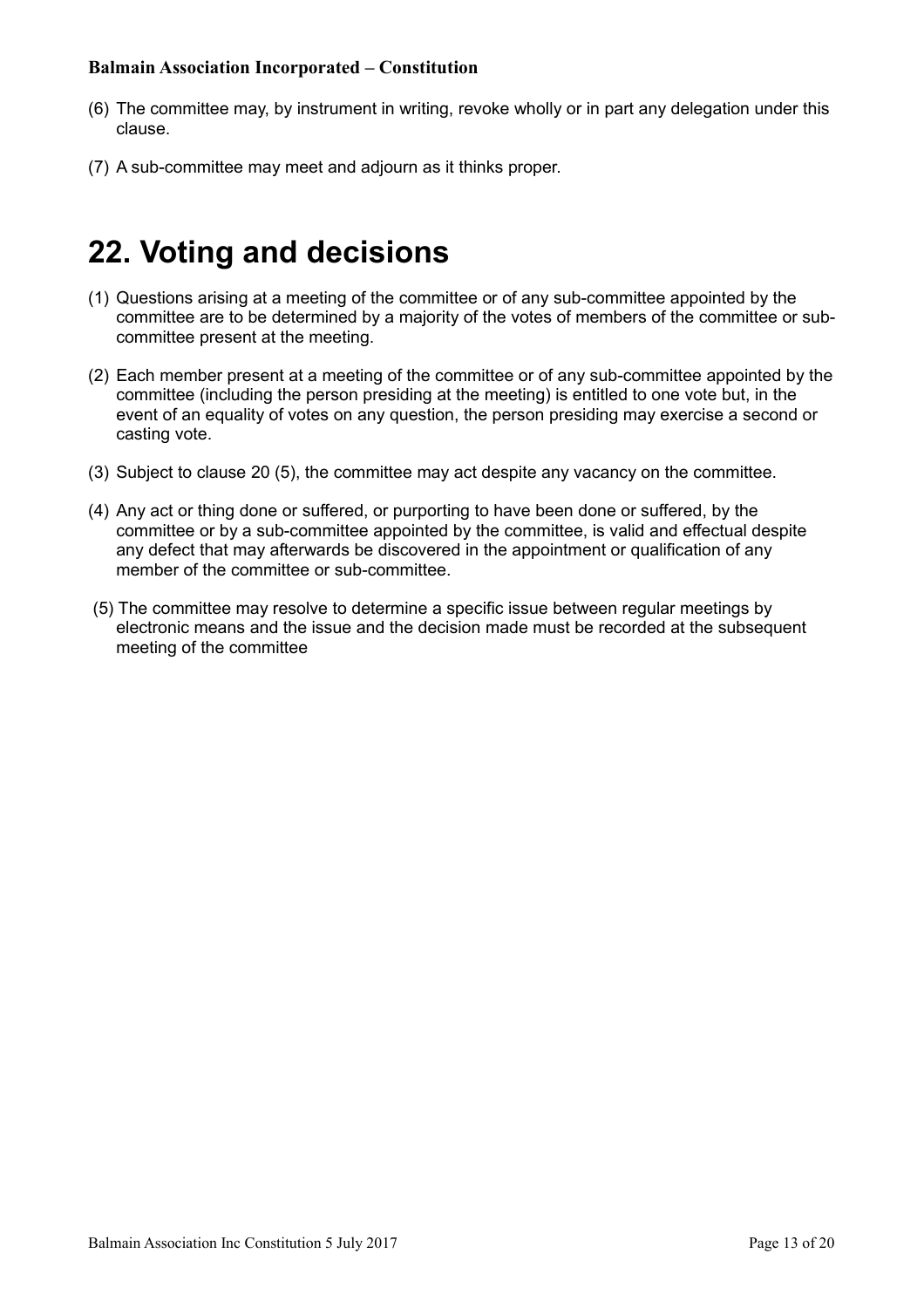#### <span id="page-13-3"></span>Part 4 - General meetings

### <span id="page-13-2"></span>**23. Annual general meetings - holding of**

- (1) The association must hold its first annual general meeting within 18 months after its registration under the Act.
- (2) The association must hold its annual general meetings:
	- (a) within 6 months after the close of the association's financial year, or
	- (b) within such later time as may be allowed by the Director-General or prescribed by the Regulation.

#### <span id="page-13-1"></span>**24. Annual general meetings - calling of and business at**

- (1) The annual general meeting of the association is, subject to the Act and to clause 23, to be convened on such date and at such place and time as the committee thinks fit.
- (2) In addition to any other business which may be transacted at an annual general meeting, the business of an annual general meeting is to include the following:
	- (a) to confirm the minutes of the last preceding annual general meeting and of any special general meeting held since that meeting,
	- (b) to receive from the committee reports on the activities of the association during the last preceding financial year,
	- (c) to elect office-bearers of the association and ordinary committee members,
	- (d) to receive and consider any financial statement or report required to be submitted to members under the Act.
- (3) An annual general meeting must be specified as such in the notice convening it.

### <span id="page-13-0"></span>**25. Special general meetings - calling of**

- (1) The committee may, whenever it thinks fit, convene a special general meeting of the association.
- (2) The committee must, on the requisition in writing of at least 5 per cent of the total number of members, convene a special general meeting of the association.
- (3) A requisition of members for a special general meeting:
	- (a) must state the purpose or purposes of the meeting, and
	- (b) must be signed by the members making the requisition, and
	- (c) must be lodged with the secretary, and
	- (d) may consist of several documents in a similar form, each signed by one or more of the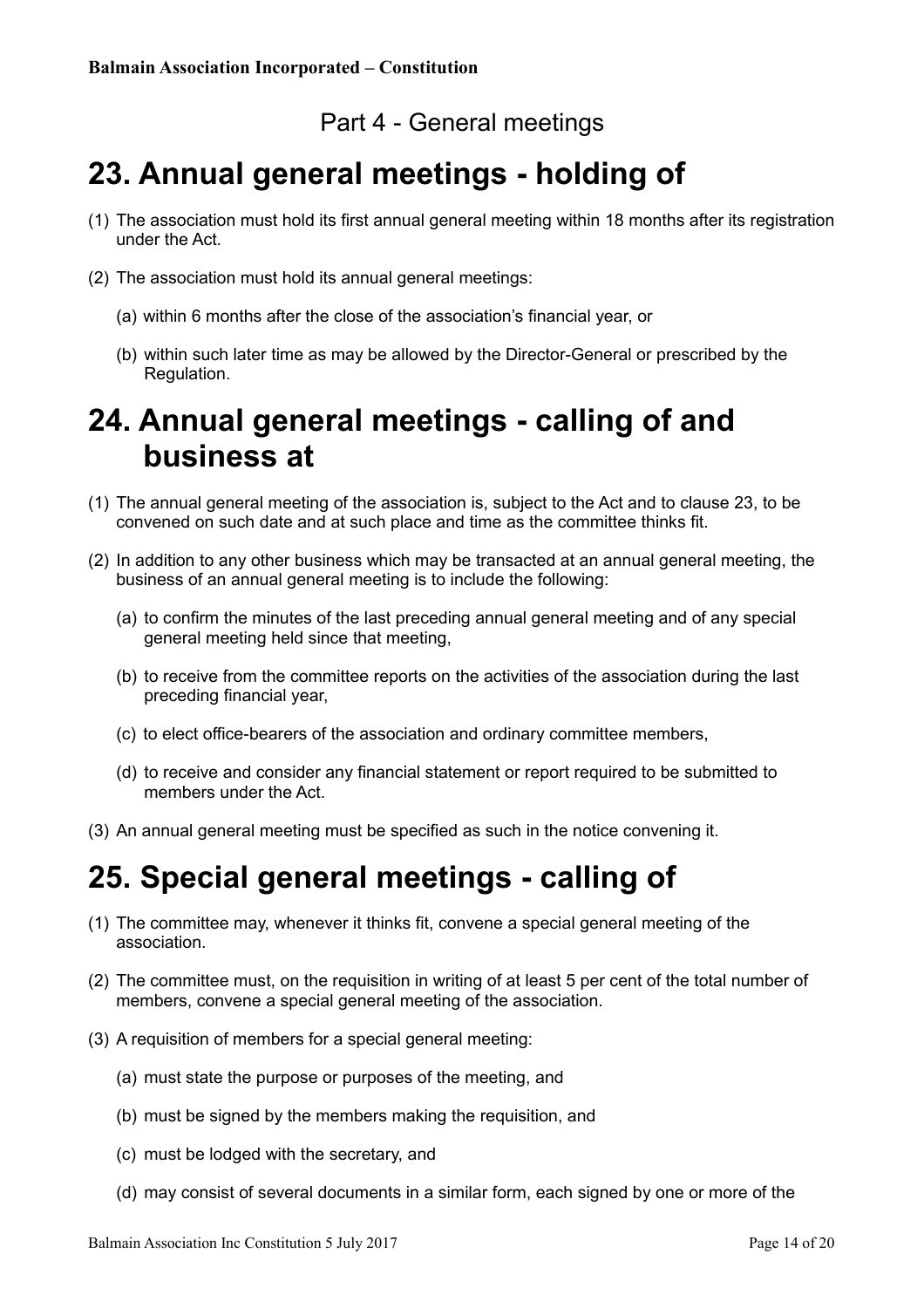members making the requisition.

- (4) If the committee fails to convene a special general meeting to be held within 1 month after that date on which a requisition of members for the meeting is lodged with the secretary, any one or more of the members who made the requisition may convene a special general meeting to be held not later than 3 months after that date.
- (5) A special general meeting convened by a member or members as referred to in subclause (4) must be convened as nearly as is practicable in the same manner as general meetings are convened by the committee.
- (6) For the purposes of subclause (3):
	- (a) a requisition may be in electronic form, and
	- (b) a signature may be transmitted, and a requisition may be lodged, by electronic means.

#### <span id="page-14-1"></span>**26. Notice**

- (1) Except if the nature of the business proposed to be dealt with at a general meeting requires a special resolution of the association, the secretary must, at least 14 days before the date fixed for the holding of the general meeting, give a notice to each member specifying the place, date and time of the meeting and the nature of the business proposed to be transacted at the meeting.
- (2) If the nature of the business proposed to be dealt with at a general meeting requires a special resolution of the association, the secretary must, at least 21 days before the date fixed for the holding of the general meeting, cause notice to be given to each member specifying, in addition to the matter required under subclause (1), the intention to propose the resolution as a special resolution.
- (3) No business other than that specified in the notice convening a general meeting is to be transacted at the meeting except, in the case of an annual general meeting, business which may be transacted under clause 24 (2).
- (4) A member desiring to bring any business before a general meeting may give notice in writing of that business to the secretary who must include that business in the next notice calling a general meeting given after receipt of the notice from the member.

### <span id="page-14-0"></span>**27. Quorum for general meetings**

- (1) No item of business is to be transacted at a general meeting unless a quorum of members entitled under this constitution to vote is present during the time the meeting is considering that item.
- (2) Eight members present (being members entitled under this constitution to vote at a general meeting) constitute a quorum for the transaction of the business of a general meeting.
- (3) If within half an hour after the appointed time for the commencement of a general meeting a quorum is not present, the meeting:
	- (a) if convened on the requisition of members, is to be dissolved, and
	- (b) in any other case, is to stand adjourned to the same day in the following week at the same time and (unless another place is specified at the time of the adjournment by the person presiding at the meeting or communicated by written notice to members given before the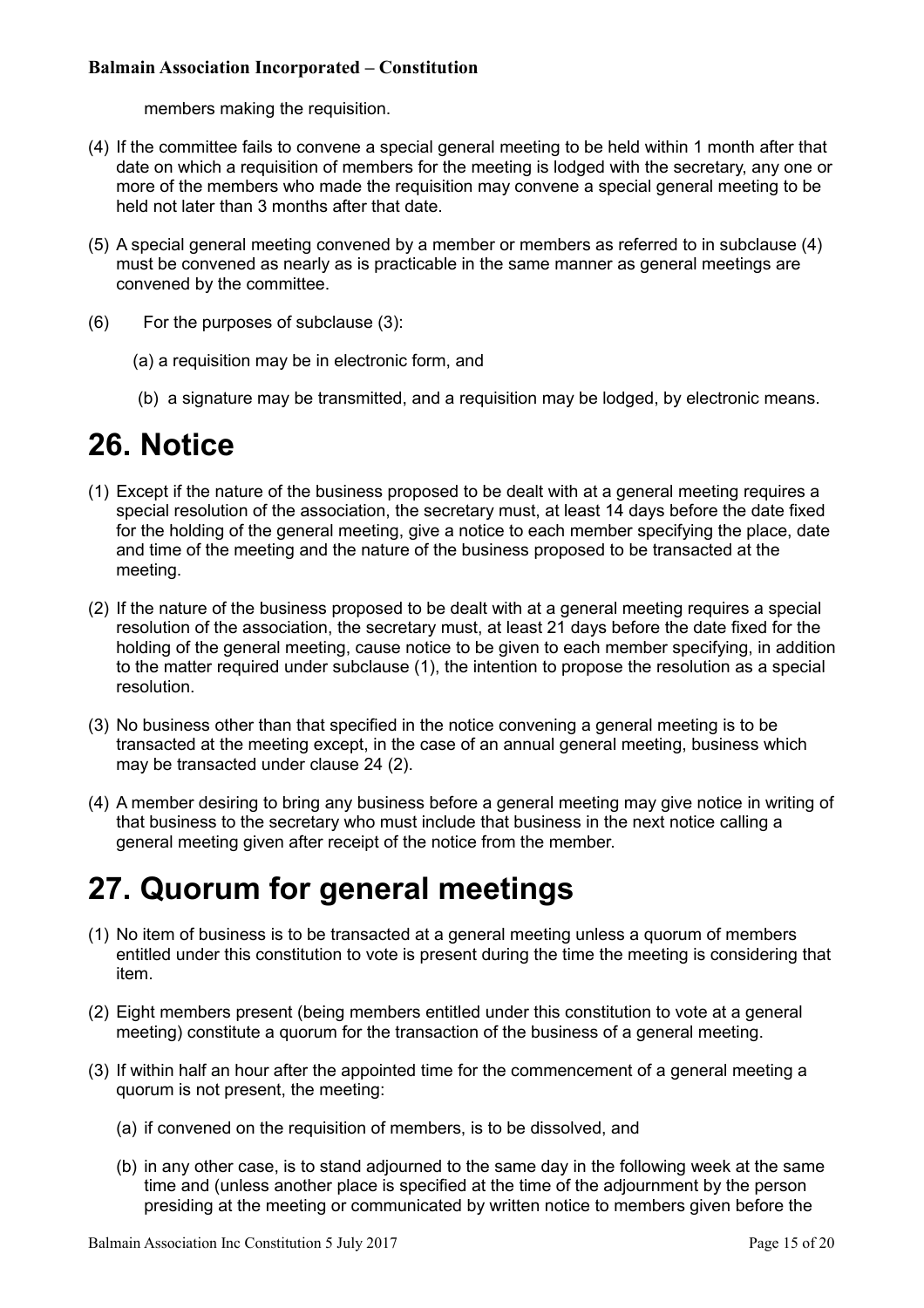day to which the meeting is adjourned) at the same place.

(4) If at the adjourned meeting a quorum is not present within half an hour after the time appointed for the commencement of the meeting, the members present (being at least 3) are to constitute a quorum.

### <span id="page-15-3"></span>**28. Presiding member**

- (1) The president or, in the president's absence, the vice-president, is to preside as chairperson at each general meeting of the association.
- (2) If the president and the vice-president are absent or unwilling to act, the members present must elect one of their number to preside as chairperson at the meeting.

### <span id="page-15-2"></span>**29. Adjournment**

- (1) The chairperson of a general meeting at which a quorum is present may, with the consent of the majority of members present at the meeting, adjourn the meeting from time to time and place to place, but no business is to be transacted at an adjourned meeting other than the business left unfinished at the meeting at which the adjournment took place.
- (2) If a general meeting is adjourned for 14 days or more, the secretary must give written or oral notice of the adjourned meeting to each member of the association stating the place, date and time of the meeting and the nature of the business to be transacted at the meeting.
- (3) Except as provided in subclauses (1) and (2), notice of an adjournment of a general meeting or of the business to be transacted at an adjourned meeting is not required to be given.

### <span id="page-15-1"></span>**30. Making of decisions**

- (1) A question arising at a general meeting of the association is to be determined by either:
	- (a) a show of hands, or
	- (b) if on the motion of the chairperson or if 5 or more members present at the meeting decide that the question should be determined by a written ballot—a written ballot.
- (2) If the question is to be determined by a show of hands, a declaration by the chairperson that a resolution has, on a show of hands, been carried or carried unanimously or carried by a particular majority or lost, or an entry to that effect in the minute book of the association, is evidence of the fact without proof of the number or proportion of the votes recorded in favour of or against that resolution.
- (3) If the question is to be determined by a written ballot, the ballot is to be conducted in accordance with the directions of the chairperson.

### <span id="page-15-0"></span>**31. Special resolutions**

A special resolution may only be passed by the association in accordance with section 39 of the Act.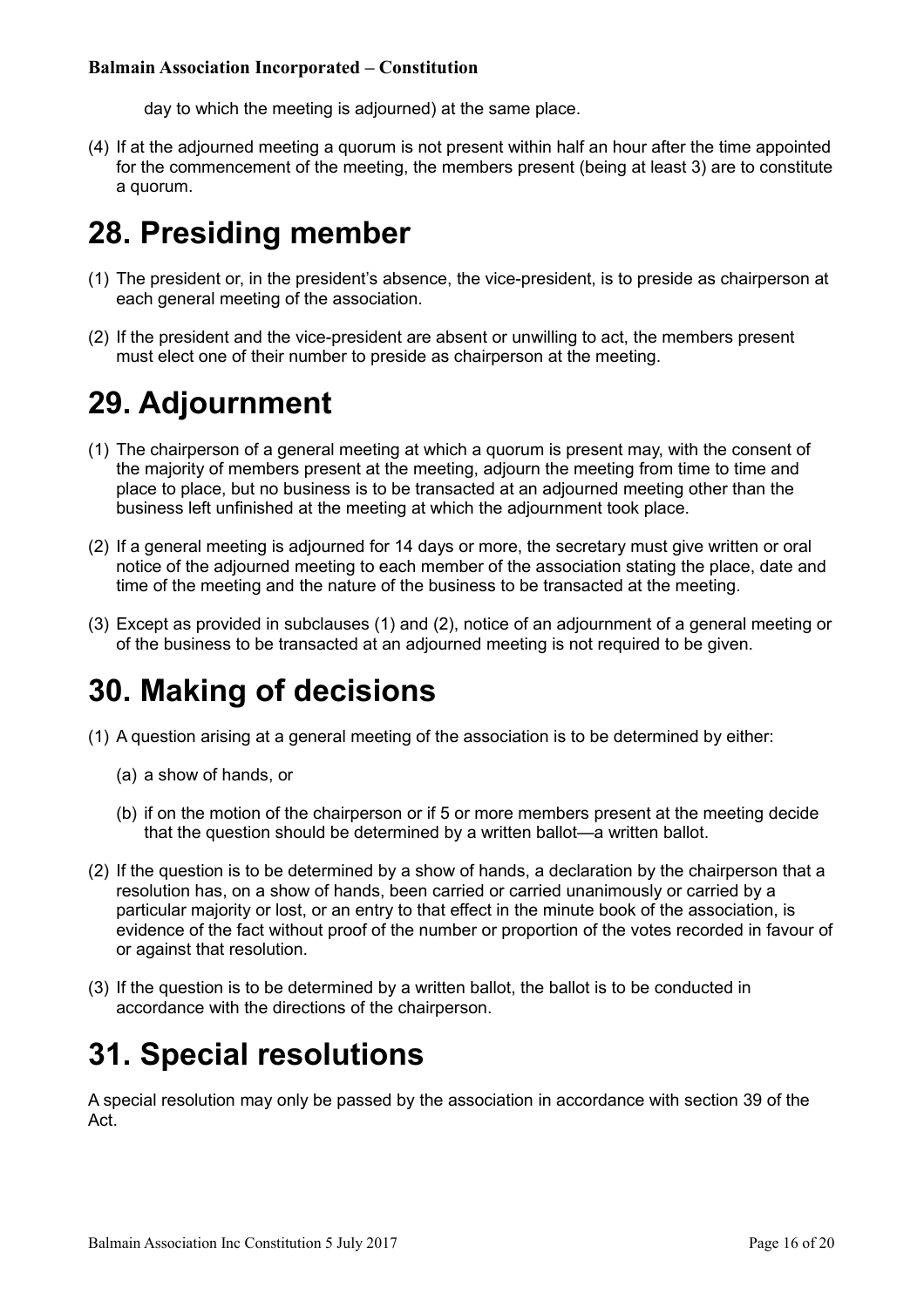# <span id="page-16-2"></span>**32. Voting**

- (1) On any question arising at a general meeting of the association a member has one vote only.
- (2) In the case of an equality of votes on a question at a general meeting, the chairperson of the meeting is entitled to exercise a second or casting vote.
- (3) A member is not entitled to vote at any general meeting of the association unless all money due and payable by the member to the association has been paid.
- (4) A member is not entitled to vote at any general meeting of the association if the member is under 18 years of age.

### <span id="page-16-1"></span>**33. Proxy votes not permitted**

Proxy voting must not be undertaken at or in respect of a general meeting.

#### <span id="page-16-0"></span>**34. Postal ballots or electronic ballots**

- (1) The association may hold a postal or electronic ballot (as the committee determines) to determine any issue or proposal (other than an appeal under clause 12).
- (2)A postal ballot is to be conducted in accordance with Schedule 3 to the Regulation.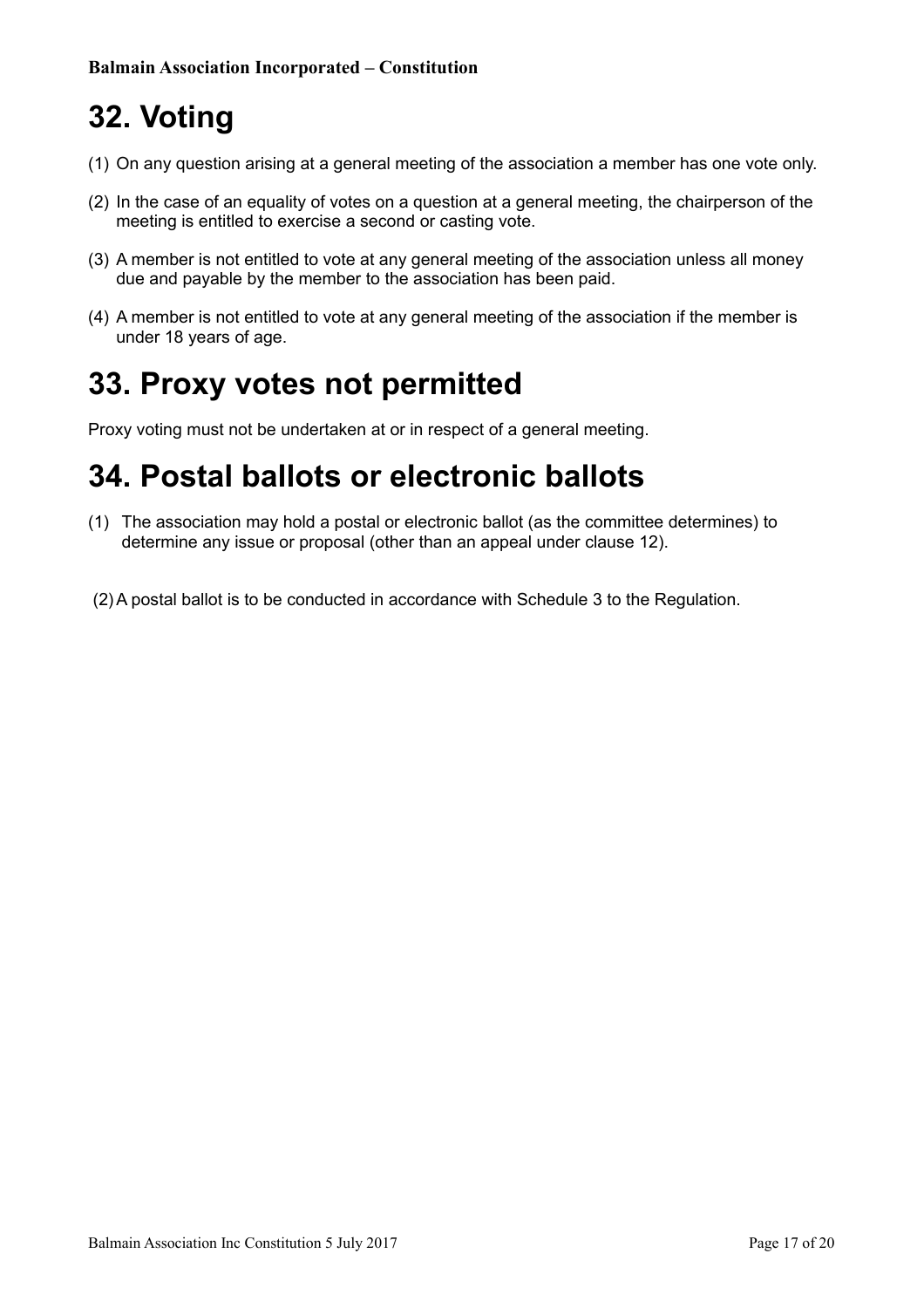#### <span id="page-17-5"></span>Part 5 - Miscellaneous

### <span id="page-17-4"></span>**35. Insurance**

The association may effect and maintain insurance.

### <span id="page-17-3"></span>**36. Funds - source**

- (1) The funds of the association are to be derived from entrance fees and annual subscriptions of members, donations and, subject to any resolution passed by the association in general meeting, such other sources as the committee determines.
- (2) All money received by the association must be deposited as soon as practicable and without deduction to the credit of the association's bank or other authorised deposit-taking institution account.
- (3) The association must, as soon as practicable after receiving any money, issue an appropriate receipt.

### <span id="page-17-2"></span>**37. Funds - management**

- (1) Subject to any resolution passed by the association in general meeting, the funds of the association are to be used in pursuance of the objects of the association in such manner as the committee determines.
- (2) All cheques, drafts, bills of exchange, promissory notes and other negotiable instruments must be signed by any 2 members of the committee or employees of the association, being members or employees authorised to do so by the committee.

#### <span id="page-17-1"></span>**38. Association is non-profit**

Subject to the Act and the Regulation, the association must apply its funds and assets solely in pursuance of the objects of the association and must not conduct its affairs so as to provide a pecuniary gain for any of its members.

### <span id="page-17-0"></span>**39. Distribution of property on winding up of association**

- (1) Subject to the Act and the Regulations, in a winding up of the association, any surplus property of the association is to be transferred to another organisation with similar objects and which is not carried on for the profit or gain of its individual members.
- (2) In this clause, a reference to the surplus property of an association is a reference to that property of the association remaining after satisfaction of the debts and liabilities of the association and the costs, charges and expenses of the winding up of the association.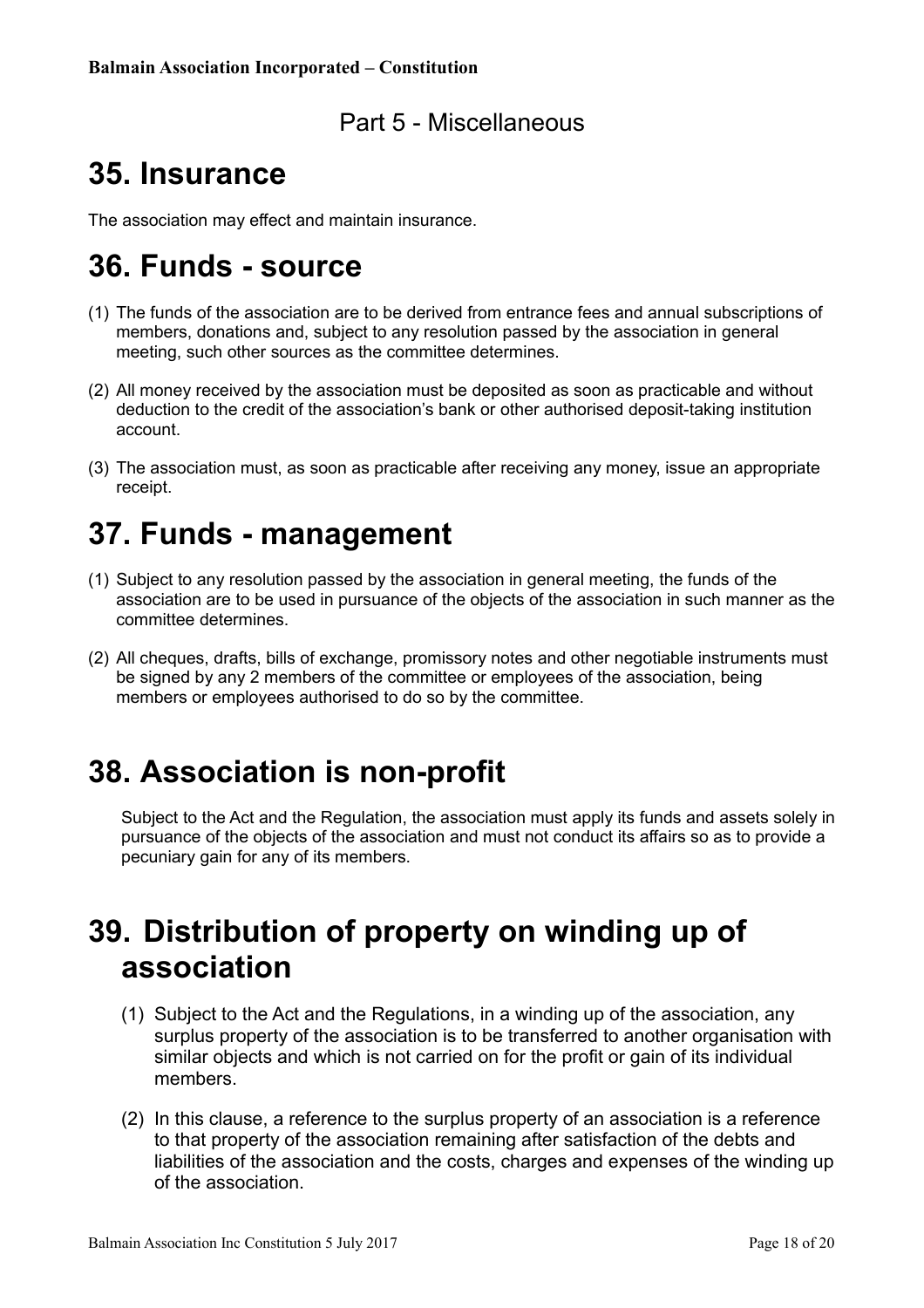**Note.** Section 65 of the Act provides for distribution of surplus property on the winding up of an association.

#### <span id="page-18-3"></span>**40. Change of name, objects and constitution**

An application to the Director-General for registration of a change in the association's name, objects or constitution in accordance with section 10 of the Act is to be made by the public officer or a committee member.

An application may only be made pursuant to a special resolution passed by the association.

#### <span id="page-18-2"></span>**41. Custody of books etc**

Except as otherwise provided by this constitution, the public officer must keep in his or her custody or under his or her control all records, books and other documents relating to the association.

#### <span id="page-18-1"></span>**42. Inspection of books etc**

- (1) The following documents must be open to inspection, free of charge, by a member of the association at any reasonable hour:
	- (a) records, books and other financial documents of the association,
	- (b) this constitution,
	- (c) minutes of all committee meetings and general meetings of the association.
- (2) A member of the association may obtain a copy of any of the documents referred to in subclause (1) on payment of a fee of not more than \$1 for each page copied.

#### <span id="page-18-0"></span>**43. Service of notices**

- (1) For the purpose of this constitution, a notice may be served on or given to a person:
	- (a) by delivering it to the person personally, or
	- (b) by sending it by pre-paid post to the address of the person, or
	- (c) by sending it by facsimile transmission or some other form of electronic transmission to an address specified by the person for giving or serving the notice.
- (2) For the purpose of this constitution, a notice is taken, unless the contrary is proved, to have been given or served:
	- (a) in the case of a notice given or served personally, on the date on which it is received by the addressee, and
	- (b) in the case of a notice sent by pre-paid post, on the date when it would have been delivered in the ordinary course of post, and
	- (c) in the case of a notice sent by facsimile transmission or some other form of electronic transmission, on the date it was sent or, if the machine from which the transmission was sent produces a report indicating that the notice was sent on a later date, on that date.